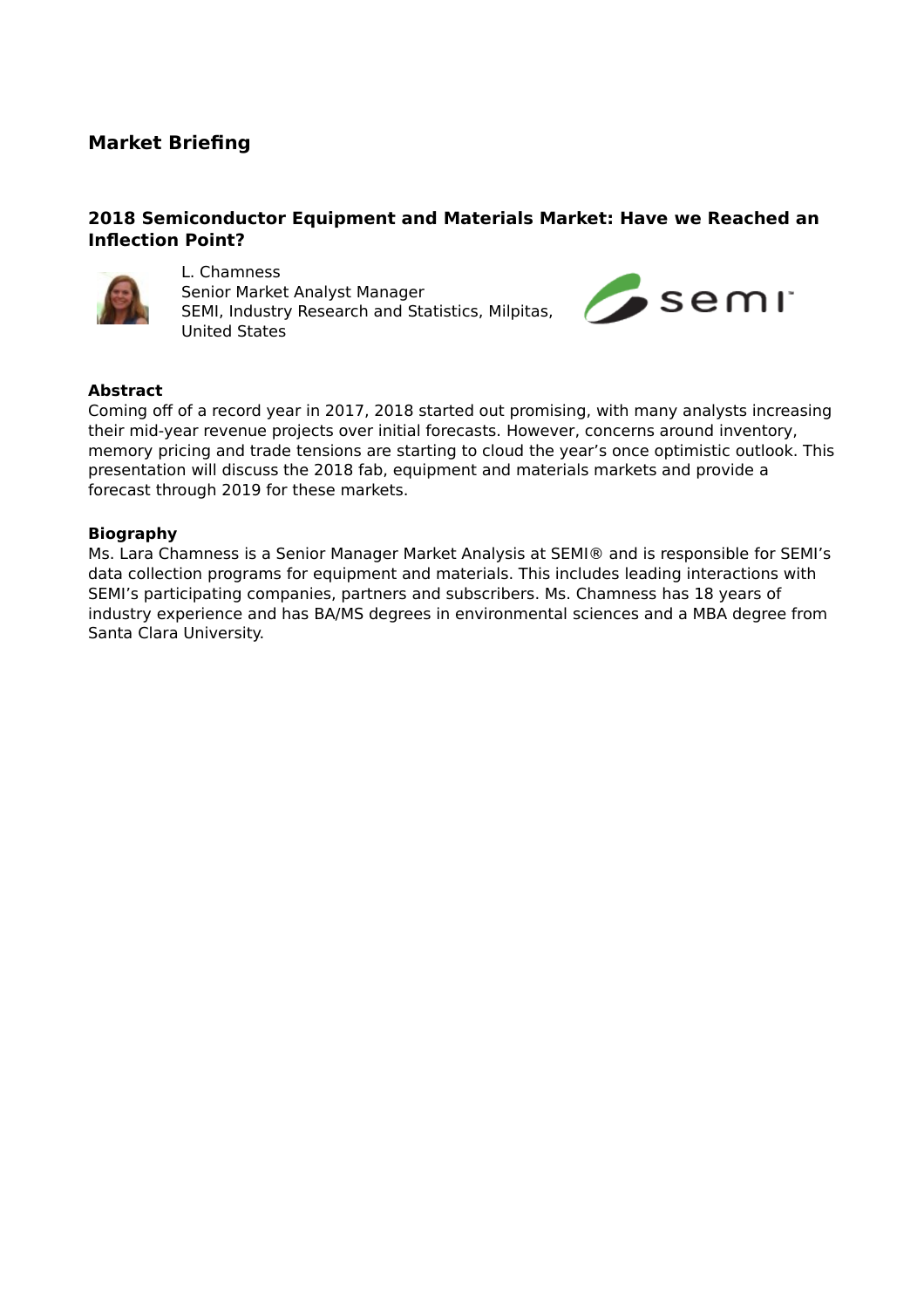## **Reaching next level of semiconductor manufacturing productivity in a digitalizing world**



O. Burkacky

Partner McKinsey & Company, Munich, Germany McKinsey&Company

### **Abstract**

- Advanced analytics and artificial intelligence methods make their way into more and more manufacturing environment

- Semiconductor manufacturing with its large available datapool is best predestined to benefit at scale

- In this briefing update I will give an overview on the most promising use cases and key lessons learned from various implementations

#### **Biography**

- Based in McKinsey & Company's Munich office since 2007
- He is part of Digital McKinsey
- He leads McKinsey's Embedded Software initiative and Software Service Line in Europe
- He is also a member of the Advanced Industries Practice, specifically automotive and semiconductor industry with focus on product development